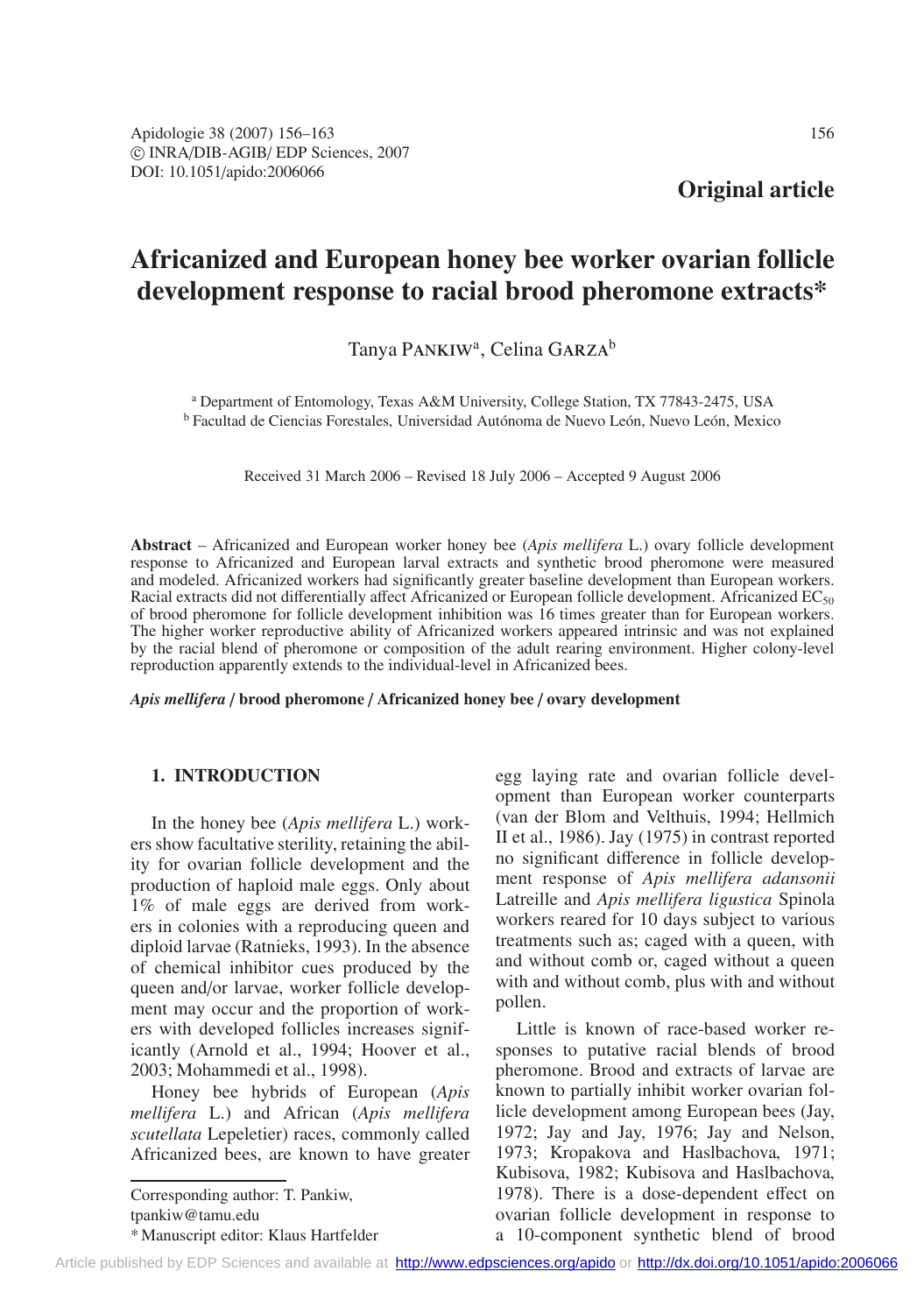pheromone in European *Apis mellifera* of France. (Arnold et al., 1994; Mohammedi et al., 1998). Honey bee pheromones are multi-component blends of chemicals that may vary with genotype for individual components in the blend, quantity extracted from individuals, quantity of whole amount of pheromone, and/or the proportion of components to each other and the total blend (Pankiw, 2004). For example, Africanized workers synthesize an additional alarm inducing compound, 3-methyl 2-buten-1-yl acetate, not found in European workers (Hunt et al., 2003). Africanized and European queen mandibular pheromone component quantities and proportions vary significantly (Pankiw et al., 1996). However, there is no association between genotypic response and genotypic pheromone blend for alarm and queen mandibular modulated retinue and queen rearing inhibition (Hunt et al., 2003; Pankiw et al., 1995; Pettis et al., 1995). Here we tested the hypotheses that differential ovarian follicle development in Africanized and European workers is a consequence of (1) race of larval pheromone extract, (2) pheromone dose and, (3) genotypic composition of adults in the rearing environment. Additionally, Africanized and European ovarian follicle development in response to increasing amounts of brood pheromone was modeled, generating comparative estimates of the effective concentration and responses to brood pheromone for both races.

# **2. MATERIALS AND METHODS**

## **2.1. Worker ovarian follicle development responses to Africanized and European larval extracts**

Three European and three Africanized colony sources were used to obtain larvae and newly emerged adult bees. European queen sources (most similar to *Apis mellifera ligustica*) originated from northern California. Africanized queen sources originated from the Rio Grande Valley of Texas, which has been Africanized since at least 1990

Compound  $\%$  worker blend<sup>1</sup> ethyl linoleate 1 ethyl linolenate 13 ethyl oleate 8 ethyl palmitate 3 ethyl stearate 7 methyl linoleate 2 methyl linolenate 21 methyl oleate 25 methyl palmitate 3 methyl stearate 17

**Table I.** Percent of brood pheromone components.

<sup>1</sup> Total esters 560 ng/worker larva.

(Rubink et al., 1996; Sugden and Williams, 1990). European and African (*Apis mellifera scutellata*) maternal lineage was confirmed using mitochondrial DNA (mtDNA) analysis (Pinto et al., 2003). Africanized honey bee nuclear DNA is introgressed with an unknown amount of European nuclear DNA and mtDNA type represents an unbroken maternal lineage (Pinto et al., 2005).

Brood pheromone was prepared from 168 g of 4th to 5th instar larvae from each colony source. Using weight is a standard method to control for possible size and potential pheromone yield differences between groups when preparing pheromone extracts (Simon and Nicholelis, 2001). Larvae (168 g) were fully immersed in 100 mL of HPLC grade hexane (Sigma-Aldrich, St. Louis, MO) for 1 min at room temperature. This extract contained non-polar soluble compounds extractable from the surface of larvae such as the brood pheromone components listed in Table I, as well as cuticular hydrocarbons and unknowns. Prior to use, no more than 4 weeks later, extracts were stored at –80 ◦C in amber glass vials with screw cap tops lined with Teflon.

Frames with mature pupae obtained from source colonies were placed in individual cages and maintained in a dark incubator  $(+30 °C)$  and  $55\%$  RH) for 12 h. Bees that emerged from these frames were paint marked a different color according to their *mt*DNA type. A cage of plexiglass and wiremesh (1635 cm<sup>3</sup>) was stocked with three hundred newly emerged adult worker bees < 24 h old, 150 bees per *mt*DNA type. For each colony pair, one cage was prepared for each treatment for a total of 9 cages. For each colony pair, cages were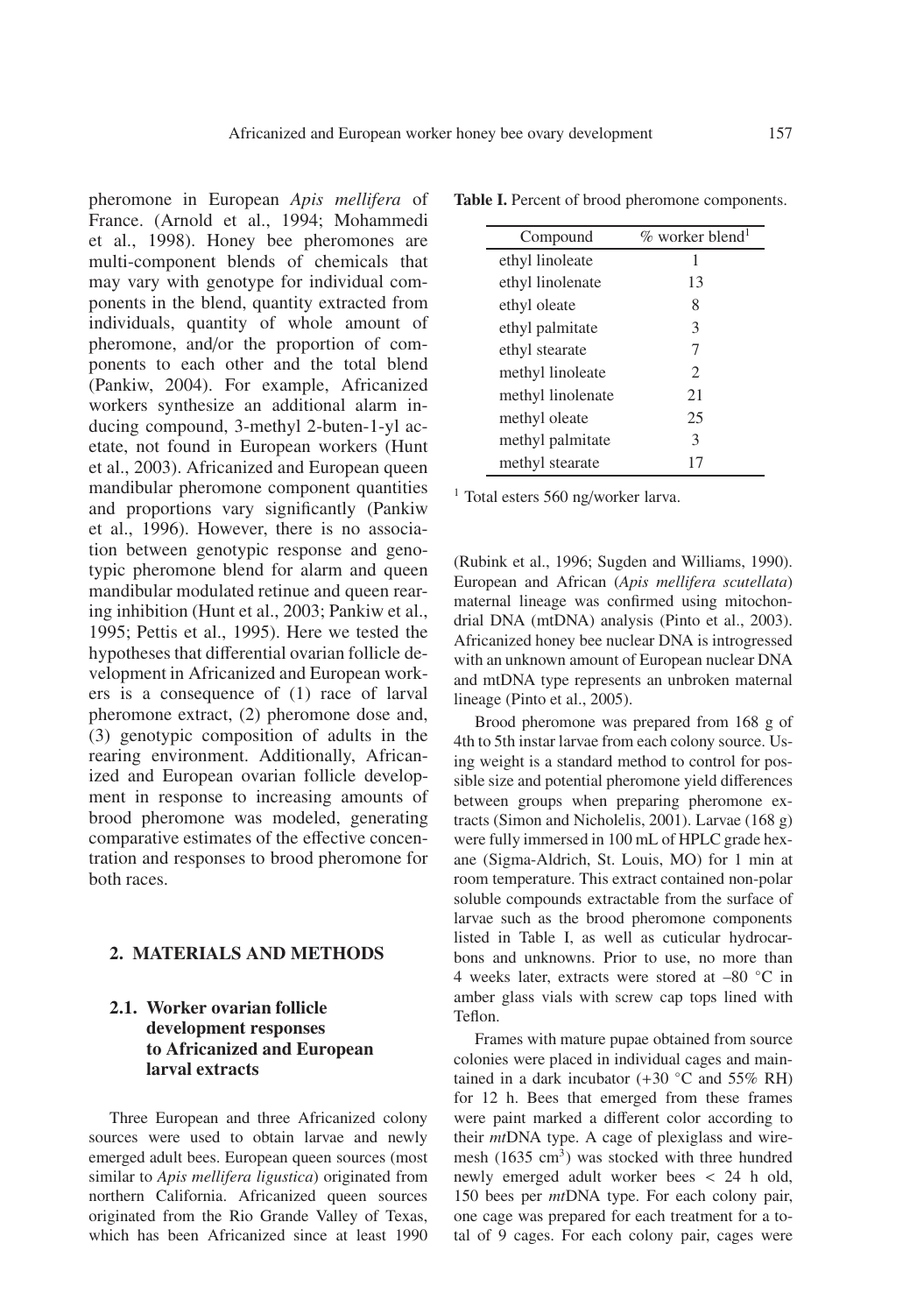

**Figure 1.** Africanized and European worker ovarian follicle development responses to hexane extracts of Africanized and European larvae.

randomly selected for subsequent daily treatments of (1) 7 mL of hexane as the no pheromone control, (2) 7 mL of Africanized larval extract, and (3) 7 mL of European larval extract. The treatments were applied to solvent rinsed clean glass plates  $(40 \text{ cm}^2)$ . The hexane was completely evaporated prior to placing the plates into cages. A pollen paste diet of pure powdered pollen moistened with a 30% sucrose solution, as well as a vial of 30% sucrose solution (w/w) and, a separate vial of water were available ad lib and replaced daily. Bees were reared in cages for 14 days in an incubator maintained in the dark at  $+34$  °C ( $\pm$  1 °C) and 50% RH ( $\pm$ 5%). On the 15th day bees were euthanized and stored at –20 ◦C prior to dissection and follicle scoring. The follicles of 20 bees per mtDNA type from each cage were exposed under a dissection microscope. Follicle development was scored according to five classes: 0, no follicle development; 1, slight enlargement; 2, presence of distinct cells leading to swellings and constrictions; 3, presence of sausage-shaped cells; 4, presence of fully formed eggs (Lin and Winston, 1998). Kruskal-Wallis and Mann-Whitney U models were used to analyze the score data (Sokal and Rohlf, 1995).

## **2.2. Genotypic dose-dependent response to synthetic brood pheromone on worker ovarian follicle development**

The results of experiment 2.1 indicated that differential follicle development scores of Africanized and European workers were not a consequence of potential differences in larval extracts derived from Africanized and European larvae (Fig. 1). Subsequently, synthetic brood pheromone was used in the following experiments allowing precise formulation of brood pheromone component quantities and proportions.

Six European and six Africanized colony sources, confirmed using mtDNA analysis (Pinto et al., 2005), were used to obtain newly emerged adult bees. Individual Africanized and European source colonies were paired, and pairs were coreared within the same cage; 150 bees per mtDNA type. For each colony pair, one cage was prepared for each treatment for a total of 30 cages. For each colony pair, cages were randomly selected for subsequent daily treatments of worker synthetic brood pheromone as ng/bee: 0, 5.6, 56, 560 and, 5600 (see Tab. I). Desired concentrations of brood pheromone were prepared from a single concentrated stock solution by serial dilution using > 99% isoporpanol (Sigma, St. Louis, MO). The treatments were applied to solvent rinsed clean glass plates  $(40 \text{ cm}^2)$ . The isopropanol was evaporated prior to introducing the plates to cages. Food was provisioned as above and rearing conditions were the same. Pollen paste diet and consumption of liquids were measured daily and statistically analyzed using ANOVA (Sokal and Rohlf, 1995; SPSS, 2000). On the 15th day bees were euthanized and stored at –20 ◦C prior to dissection and follicle scoring. The follicles of 30 bees per mtDNA type from each cage were exposed under a dissection microscope, and scored as above. The median follicle development score for each colony pair, mtDNA, and treatment was calculated. A dose-response curve was generated by mtDNA type with a four-parameter logistic function model based on the Marquardt-Levenberg algorithm (SigmaPlot 9.0, 2004; SPSS 11.5, 2000; Kleinbaum, 1996).

$$
Y = \min + \frac{\max - \min}{1 + 10^{(\log EC_{50} - X) \hbar illslope}}
$$

where *Y* was the average median maximum response, *X* was the brood pheromone amount, max was the top of the curve, min was the bottom of the curve,  $EC_{50}$  was the amount of pheromone that caused 50% follicle development inhibition (effective concentration threshold), and *hillslope* characterized the slope of the curve at its midpoint (Kleinbaum, 1996). The values of the parameters maximum response,  $EC_{50}$  and hillslope for each *mt*DNA type were statistically compared using the *F* test (SPSS, 2000).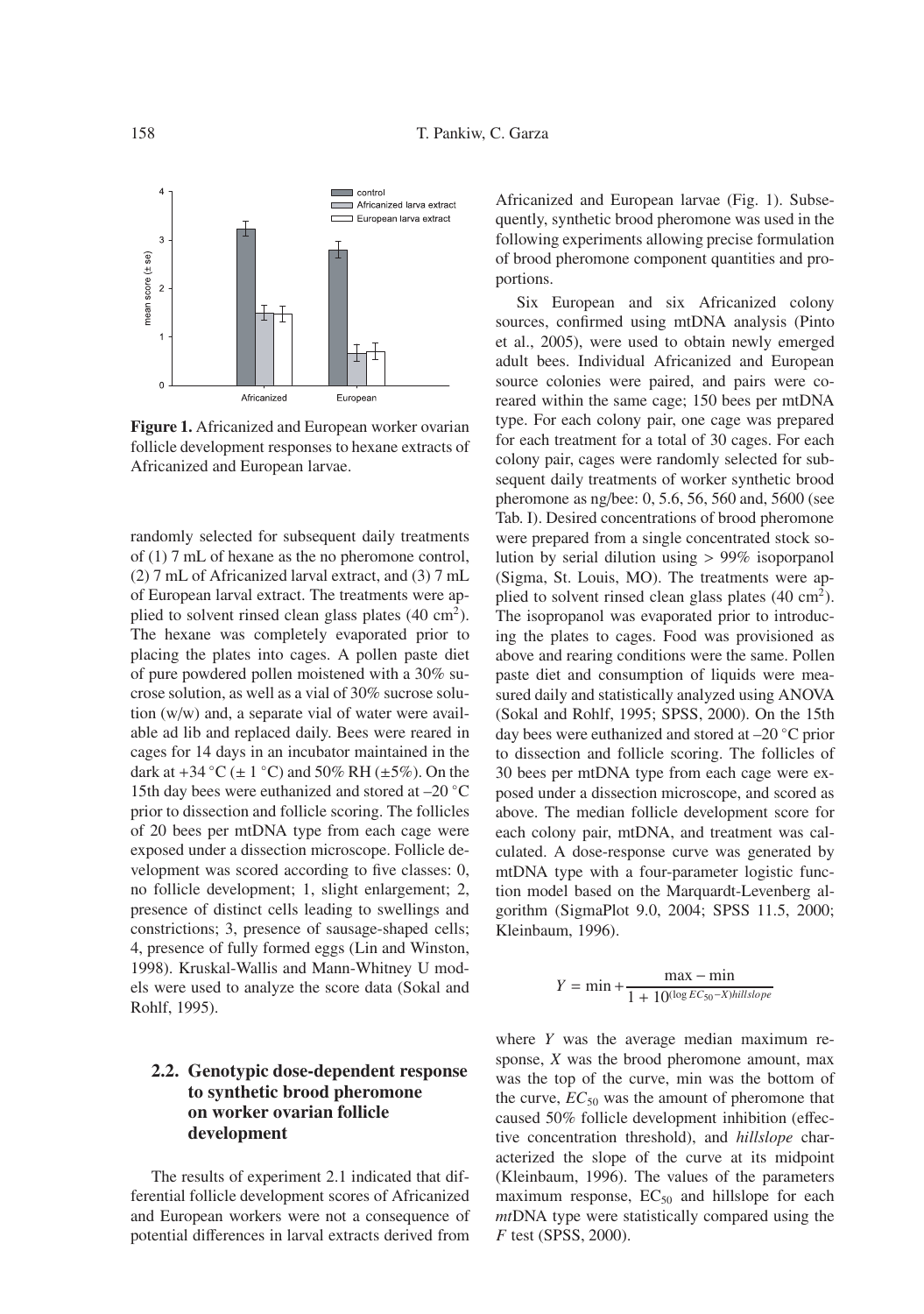# **2.3. Dose-dependent responses to brood pheromone on worker ovarian follicle development; mixed-mtDNA versus single-mtDNA cage environments**

To test for possible interacting effects of two mtDNA types within a single cage, we conducted the same experimental protocol detailed in 2.2 with the following exceptions. Three pairs of Africanized and European source colonies were selected and newly emerged adults reared in separate cages for each pheromone amount and control treatments. All other pheromone amounts and handling methods were the same as in 2.2. Median follicle scores were calculated for each cage and dose. A dose response curve was generated for each colony using the four-parameter logistic model based on the Marquardt-Levenberg algorithm, as above (SigmaPlot 9.0, 2004; SPSS 11.5, 2000; (Kleinbaum, 1996). *EC*<sub>50</sub> and *hillslope* values derived from mixed and single-*mt*DNA cage rearing environments were compared using paired t-test analysis (Sokal and Rohlf, 1995; SPSS, 2000).

#### **3. RESULTS**

## **3.1. Worker ovarian follicle development responses to Africanized and European larval extracts**

Kruskal-Wallis analysis supported the null hypothesis of no difference in follicle development score distributions among the three replicates in this experiment ( $\chi^2$  = 1.5, 2 df, *P* = 0.5), therefore replicates were pooled in subsequent analyses. Overall, Africanized follicle development was significantly greater than European development (Mann-Whitney U = 11073.5,  $N1 = 180$ ,  $N2 = 180$ ,  $P < 0.0001$ ; Fig. 1). Follicle score distributions were significantly different between the no pheromone control compared to the pheromone treated bees within each mtDNA type; Africanized:  $\chi^2 = 6.7$ , 2 df, *P* < 0.05; European  $\chi^2 = 5.3$ , 2 df,  $P < 0.05$ . There were no significant differences however among Africanized workers in the response to Africanized and European larval extracts (U = 1952, N1 = 60, N2 = 60,  $P = 0.42$ ; Fig. 1). Similarly, European follicle scores were not significantly different between Africanized and European larval extract treatments (U = 1736, N1 = 60, N2 = 60,  $P = 0.74$ ; Fig. 1).

# **3.2. Modeling genotypic dose-dependent responses to synthetic brood pheromone on worker ovarian follicle development**

To compare baseline differences in follicle development between colonies within mtDNA type, we used follicle score data from bees reared in the no pheromone control. There were significant differences among African colonies (Kruskal-Wallis  $\chi^2$  = 35.8, 5 df, *P* < 0.0001) as well as among European colonies (Kruskal-Wallis  $\chi^2 = 16.5, 5$  df,  $P < 0.01$ ). Overall, the African mtDNA type showed significantly greater follicle development than European mtDNA type (Tab. II; Fig. 2). Analysis of variance of  $EC_{50}$  results for effect of rearing pair  $(F_{5,5} = 1.07, P > 0.05)$ , *mt*DNA type  $(F_{1,5} = 8.5, P < 0.05)$  and, the interaction of pair  $\times$  mtDNA (not calculated by SPSS) indicated only the mtDNA factor had a significant effect on  $EC_{50}$ . The interaction of  $pair \times mtDNA$  was not calculated by SPSS because all of the follicle development variation was attributable to the mtDNA factor in the ANOVA model. The mean effective concentration of brood pheromone capable of causing 50% inhibition of mean maximum follicle development was 16.2 times greater for African mtDNA than for European mtDNA bees. The mean slope value for African mtDNA bees was  $0.44 \pm 0.10$  and for European mtDNA bees,  $0.13 \pm 0.03$  (F<sub>1.5</sub> = 18.6, *P* < 0.01). Pollen, 30% sucrose solution, and water consumption between replicates and treatments were not significantly different (ANOVA: replicates  $F_{2,10} = 1.8, P = 0.21$ ; treatment  $F_{3,10} = 0.43$ ,  $P = 0.7$ .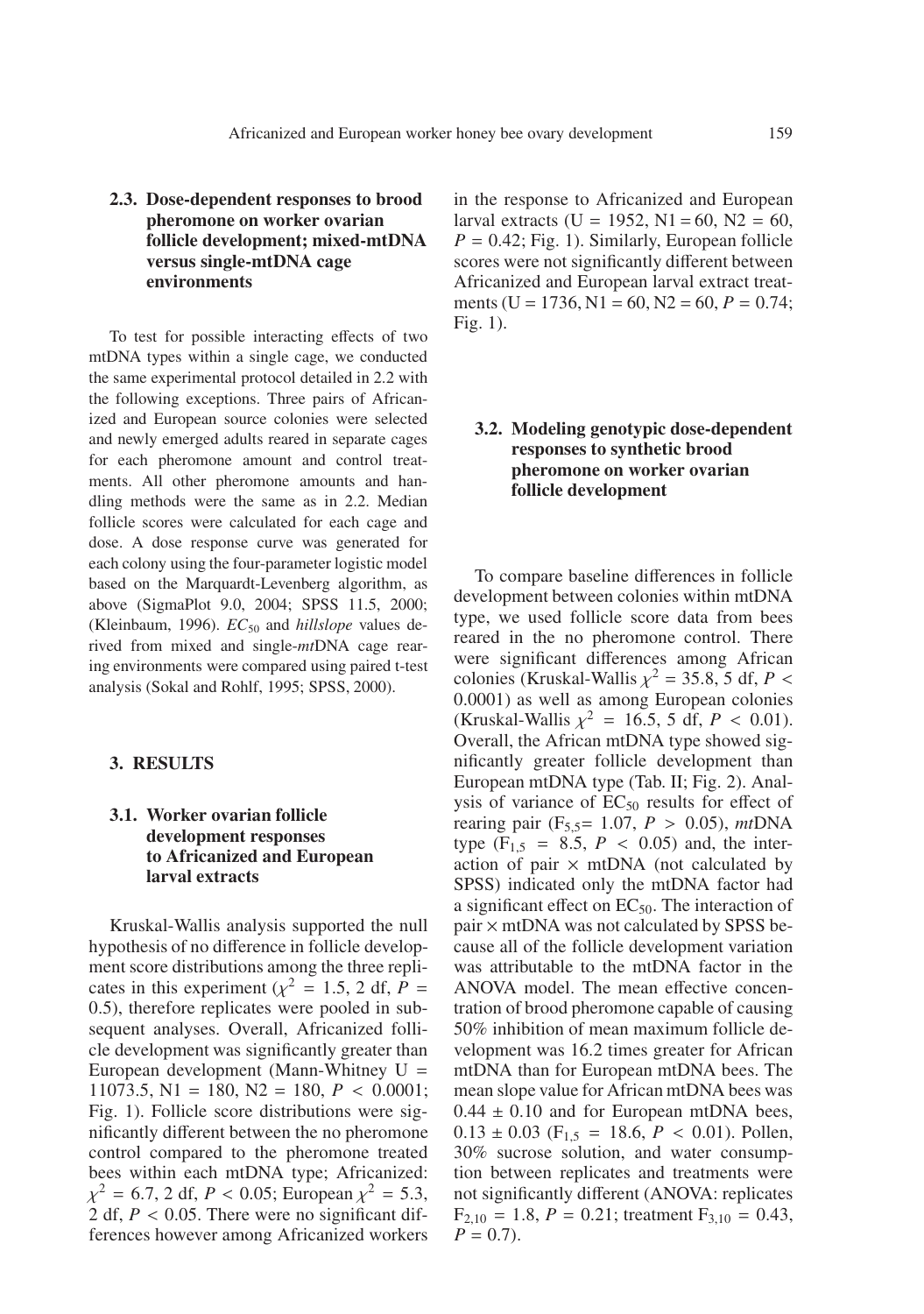| Pair           | mtDNA    | $EC_{50}$ | $EC_{50}$ | <b>Hillslope</b> | <b>Hillslope</b> |
|----------------|----------|-----------|-----------|------------------|------------------|
|                |          | 2 mtDNA   | 1 mtDNA   | 2 mtDNA          | 1 mtDNA          |
|                | African  | 10.54     | 8.14      | 0.39             | 0.55             |
|                | European | 1.78      | 0.43      | 0.09             | 0.09             |
| $\overline{2}$ | African  | 27.31     | 43.49     | 0.33             | 0.34             |
|                | European | 4.17      | 5.34      | 0.11             | 0.10             |
| 3              | African  | 10.50     | 10.70     | 0.40             | 0.50             |
|                | European | 1.51      | 0.21      | 0.09             | 0.20             |
| 4              | African  | 65.84     |           | 0.33             |                  |
|                | European | 4.20      |           | 0.12             |                  |
| 5              | African  | 66.50     |           | 0.33             |                  |
|                | European | 0.52      |           | 0.52             |                  |
| 6              | African  | 17.12     |           | 1.00             |                  |
|                | European | 0.05      |           | 0.30             |                  |

**Table II.** Brood pheromone dose-response effective concentration  $(EC_{50})$  and hillslope values of ovarian follicle development scores of bees with European and African mtDNA types reared together in a cage (2 mtDNA) or reared in separate cages (1 mtDNA) for 14 days.



**Figure 2.** Four-parameter logistic regression model curves of Africanized and European worker dosedependent ovarian follicle development response to synthetic brood pheromone. The mean effective concentration ( $EC_{50}$ ) of brood pheromone was 16 times greater for Africanized (solid arrow) versus European (hatched arrow) ovarian follicle development inhibition.

## **3.3. Dose-dependent response to brood pheromone on worker ovarian follicle development; mixed-mtDNA versus single-mtDNA cage environments**

Paired t-test analyses were used to compare  $EC_{50}$  and hillslope values of African and European mtDNA colony sources that were reared together and apart (Sokal and Rohlf, 1995). The mean  $\pm$  se difference in EC<sub>50</sub> values of those reared in mixed mtDNA versus single mtDNA cage environments was −0.36 ± 3.5 and was not significantly different ( $t = -0.10$ , 5 df,  $P > 0.05$ ). Mean hillslope value differences,  $1.2 \pm 1.2$ , also were not significantly different (t = 1.0, 5 df,  $P > 0.05$ ).

#### **4. DISCUSSION**

Invariably, Africanized workers showed significantly greater baseline ovarian follicle development than European workers in all experiments. Differential ovarian follicle development was not explained by potentially different hexane extracts of larvae from the different races. Preliminary gas chromatographic results characterizing brood pheromone of Africanized and European larvae suggest significantly different fatty acid ester profiles of same-aged larvae (Metz and Pankiw, unpubl. data). However, ovarian follicle response results here are consistent with a number of honey bee pheromone studies showing no correlation between race-based pheromone blend and racial response to pheromones. For example, Africanized and European worker sting pheromone blends are different, but alarm and defensive behavioral responses by Africanized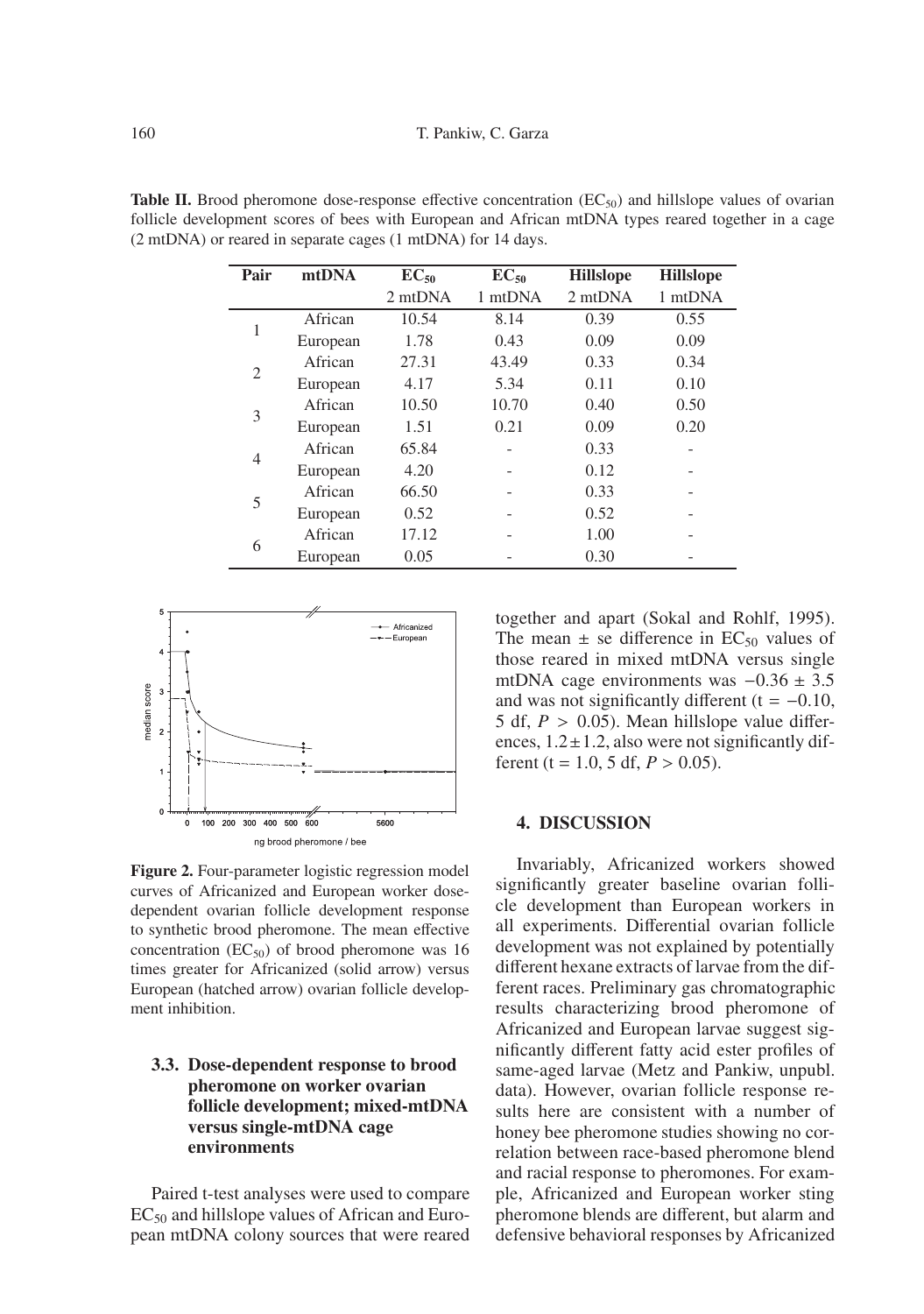and European workers is not dependant on the source of the pheromone (Hunt et al., 1999, 2003). A similar phenomenon has been observed with respect to queen mandibular gland pheromone. Africanized and European queen mandibular gland pheromone blends are different with respect to the proportions of the 2 major components (Pankiw et al., 2000), however retinue and queen rearing suppression responses by Africanized and European bees is not dependent on the this difference in blend composition (Pettis et al., 1995). Unlinked genetic influence on pheromone biosynthesis and responses makes biological sense. In this way semiochemical cues and responses may independently change by natural selection pressures without a potentially slower coordinated or costly change in the pheromone. This does not mean that change in pheromone does not necessarily affect pheromone response. For example, Africanized bees produce an alarm component, 3-methyl-2-buten-1-yl, not detectable from extracts of European workers (Hunt et al., 2003). This additional component of alarm pheromone more effectively recruits Africanized and European workers into alarm behavior but does not change the amount of inherent ability to recruit each race. Instead of acting to change recruitment response, the novel component is an efficient precursor of iso-pentyl acetate, the principal alarm component. Response is constrained by genotype, and blend may modulate genotypic responses such that genotypically high responders consistently show a greater response than genotypically lower responders, given the same pheromone stimulus. The phenomenon of genetically unlinked pheromone production and response suggests very dynamic and complex systems of chemical communication where the constituent parts are free to recombine, emerging as flexible and adaptive systems (Pankiw, 2004).

The effective concentration  $(EC_{50})$  of brood pheromone was more than 16 times greater for the African compared to the European mtDNA type. Additionally, the mean slope value was significantly greater for African bees. These differences were more likely a consequence of a higher African maximum response than any other factor in the four-parameter model. Rearing both mtDNA types of adults together or separately did not explain differences in baseline or pheromone modulated follicle development responses. Combined these results strongly suggest that at the individual worker level, the African mtDNA type is significantly more reproductive than the European mtDNA type. Brood pheromone effect on follicle development appeared to be a classical threshold response where mtDNA type constrained response, except at the highest dose where the responses of both mtDNA types converged. Incomplete inhibition of follicle development by brood pheromone is consistent with the observations of others (Arnold et al., 1994; Mohammedi et al., 1998) and is not necessarily a consequence of an incomplete synthesis of pheromone but equally likely points to multiple social cues necessary for complete inhibition and includes individuals that escape inhibition (Ratnieks, 1993). Our results conflicted with Jay's 1975 study that compares African and European worker ovarian follicle development but our study also differed in some key features. In this study, bees were 4 days older allowing more time for reproductive physiological change, sample sizes were larger, and up to 6 colonies per race versus 1 colony per race. The tropically evolved African honey bee, *A.m. scutellata* and African hybrids, are known for higher colony-level reproductive rate compared to temperate evolved European *A. mellifera* races (Winston et al., 1983). The higher colony-level reproductive rate of Africanized colonies appears to extend to the individual semi-sterile worker level and evidently an intrinsic trait.

#### **ACKNOWLEDGEMENTS**

This research was supported by grants from the USDA 58-6204-1-009, 2004-35302-15031, to T. Pankiw, as well as, the Texas Honey Bee Legislative Initiative. Appreciated assistance was provided by G.W. Burlin, D.R. Puente, R. Roman and, R. Sanchez. Handling of honey bees complied with current laws in the USA.

**Réponse du développement des follicules ovariens des ouvrières d'abeilles domestiques africanisées et européennes à des extraits de phéromone de couvain des mêmes races.**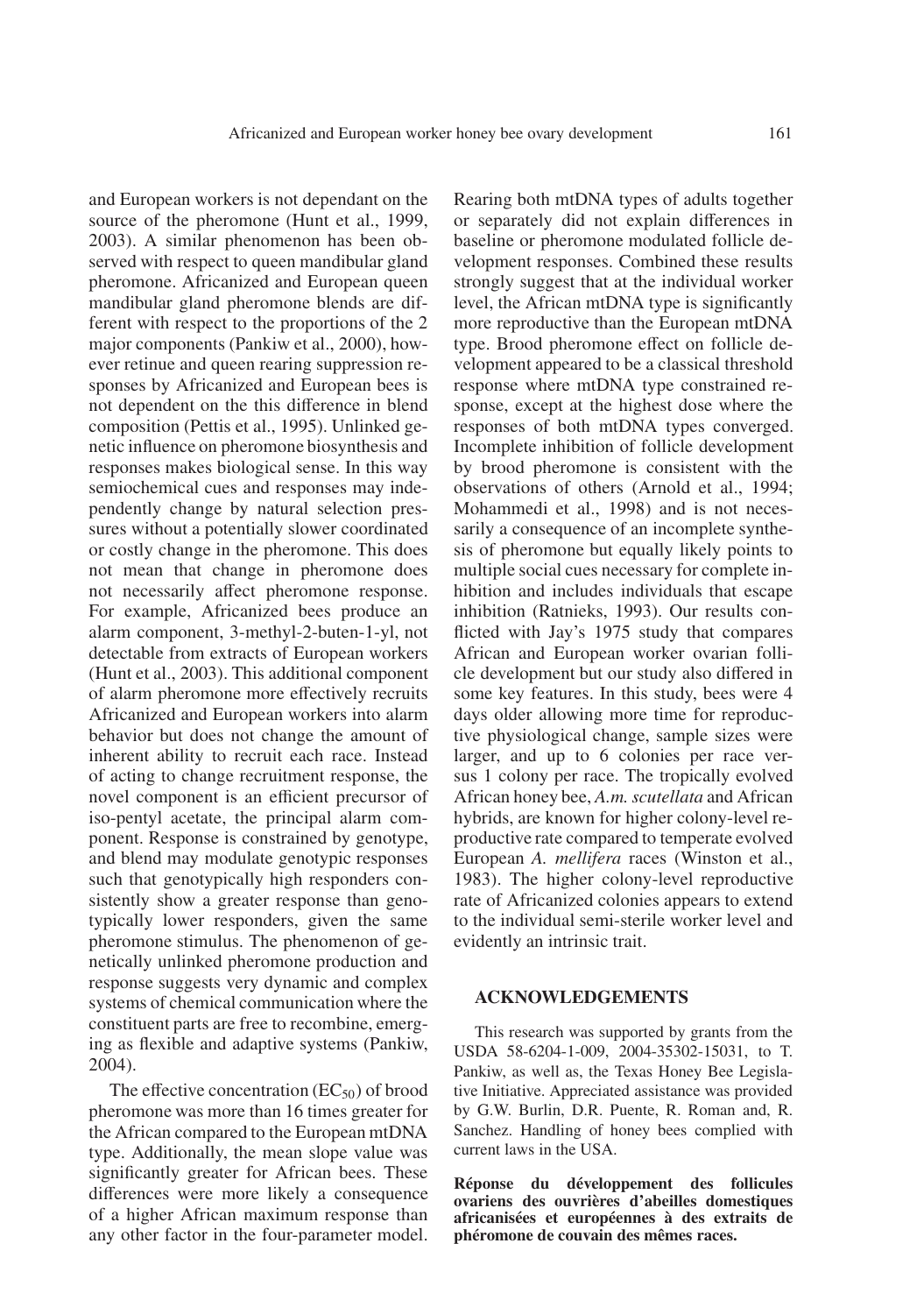*Apis mellifera* / **phéromone de couvain** / **développement ovarien** / **abeille africanisée** / **race**

**Zusammenfassung** – **Reaktion der Follikelentwicklung auf rassenspezifische Brutpheromone bei afrikanisierten und europäischen Bienenarbeiterinnen.** Die als afrikanisierte Bienen bezeichneten Hybriden von europäischen (*Apis mellifera* L.) und afrikanischen (*Apis mellifera scutellata*) Bienenrassen sollen eine höhere Eilegerate und stärkere Follikelentwicklung haben als europäische Bienen. Wir prüften die Hypothese, dass die unterschiedliche Follikelentwicklung bei afrikanisierten und europäischen Arbeiterinnen eine Folge ist von (1) rassenspezifischen Komponenten des Larvenpheromons, (2) Dosierung des Pheromons und (3) der genetischen Zusammensetzung der zusammen gehaltenen Adultbienen. Auf der Basis der Pheromonkonzentrationen, die für eine Hemmung der Follikelentwicklung notwendig waren, wurde zusätzlich ein Modell für die Follikelentwicklung bei afrikanisierten und europäischen Arbeiterinnen entwickelt. *Allgemeine Methoden*: Die Rassezugehörigkeit (europäische vs. afrikanisierte Bienen) wurde über DNA (*mt*DNA)-Analysen bestätigt. Die Bienen wurden für 14 Tage im dunklen Brutschrank (34 °C  $\pm$  1 °C und 50 %  $\pm$  5 % RF) in Käfigen aus Plexiglas und Drahtgitter (1635 cm<sup>3</sup>) gehalten. Am 15. Tag wurden die Bienen getötet und bei –20 ◦C eingefroren. Die Ovariolen von 20–30 Bienen pro *mt*DNA-Typ und Käfig wurden unter einem Präpariermikroskop untersucht. Die Follikelentwicklung wurde in 5 Klassen von  $0 =$  keine Entwicklung bis 4 = voll entwickelte Eier eingeteilt. Es wurden drei Experimente durchgeführt. In *Experiment 1* wurde die Reaktion der Follikelentwicklung auf Extrakte von europäischen bzw. afrikanisierten Larven gemessen. Bei den afrikanisierten Bienen waren die Follikel signifikant weiter entwickelt als bei europäischen Bienen (Abb. 1). Weder bei den afrikanisierten noch bei den europäischen Bienen gab es Unterschiede zwischen den Experimenten mit afrikanisierten bzw. europäischen Larvenextrakten. In *Experiment 2* wurde die dosisabhängige Follikelentwicklung bei afrikanisierten und europäischen Arbeiterinnen nach Applikation eines synthetischen Brutpheromons (Tab. I) gemessen. Die EC<sub>50</sub> gibt die durchschnittliche effektive Konzentration des Larvenpheromons an, bei der die maximale Follikelentwicklung um 50 % reduziert wird. Diese  $EC_{50}$  war bei afrikanisierten Bienen 16,2 mal höher als bei europäischen Bienen (Abb. 2). In *Experiment 3* testeten wir mögliche Interaktionen zwischen afrikanisierten und europäischen Bienen im selben Käfig auf die Follikelentwicklung. Die durchschnittlichen Unterschiede in der EC<sub>50</sub> zwischen Käfigen mit gemischten Arbeiterinnen und Arbeiterinnen einer Bienenrasse betrugen  $-3.6 \pm 3.5$  und waren nicht  ${\rm signifikant}$  (*t* = -0,10, 5 df, *P* < 0,05). *Zusammenfassend* bleibt festzuhalten, dass afrikanisierte Arbeiterinnen bei der Follikelentwicklung eine signifikant höhere Reaktionsschwelle gegenüber Brutpheromonen haben als europäische Bienen, unabhängig von der Herkunft des Pheromons und den Haltungsbedingungen der Bienen.

#### **Honigbienen** / *Apis mellifera* / **Brutpheromone** / **afrikanisierte Bienen** / **Ovarentwicklung**

#### **REFERENCES**

- Arnold G., Le Conte Y., Trouiller J., Hervet H., Chappe B., Masson C. (1994) Inhibition of worker honeybee ovary development by a mixture of fatty acid esters from larvae, C.R. Acad. Sci. Paris, Sci. Vie 317, 511–515.
- Blom van der J., Velthuis H.H.W. (1994) Simultaneous queen raising and egg laying by workers in Africanized honeybee colonies (*Apis mellifera* L.) in Costa Rica, Apidologie 25, 367–374.
- Hellmich II R.L., Danka R.G., Collins M.A., Rinderer T.E. (1986) Laying-worker production of drones in mixed colonies of Africanized and European honey bees (Hymenoptera: Apidae), Ann. Entomol. Soc. Am. 79, 833–836.
- Hoover S.E.R., Keeling C.I., Winston M.L., Slessor K.N. (2003) The effect of queen pheromones on worker honey bee ovary development, Naturwissenschaften 90, 477–480.
- Hunt G.E., Collins A.M., Rivera R., Page R.E., Guzman-Novoa E. (1999) Quantitative trait loci influencing honeybee alarm pheromone levels, J. Hered. 90, 585–589.
- Hunt G.J., Wood K.V., Guzman-Novoa E., Lee H.D., Rothwell A.P., Bonham C.C. (2003) Discovery of 3-methyl-2-buten-1-yl acetate, a new alarm component in the sting apparatus of Africanized honeybees, J. Chem. Ecol. 29, 453–463.
- Jay S.C. (1972) Ovary development of worker honeybees when separated from worker brood by various methods, Can. J. Zool. 50, 661–664.
- Jay S.C. (1975) Factors influencing ovary development of worker honeybees of European and African origin, Can. J. Zool. 53, 1387–1390.
- Jay S.C., Nelson E.V. (1973) The effects of laying worker honeybees (*Apis mellifera* L.) and their brood on the ovary development of other worker honeybees, Can. J. Zool. 51, 629–632.
- Jay S.C., Jay D.H. (1976) The effect of various types of brood comb on the ovary development of worker honeybees, Can. J. Zool. 54, 1724–1726.